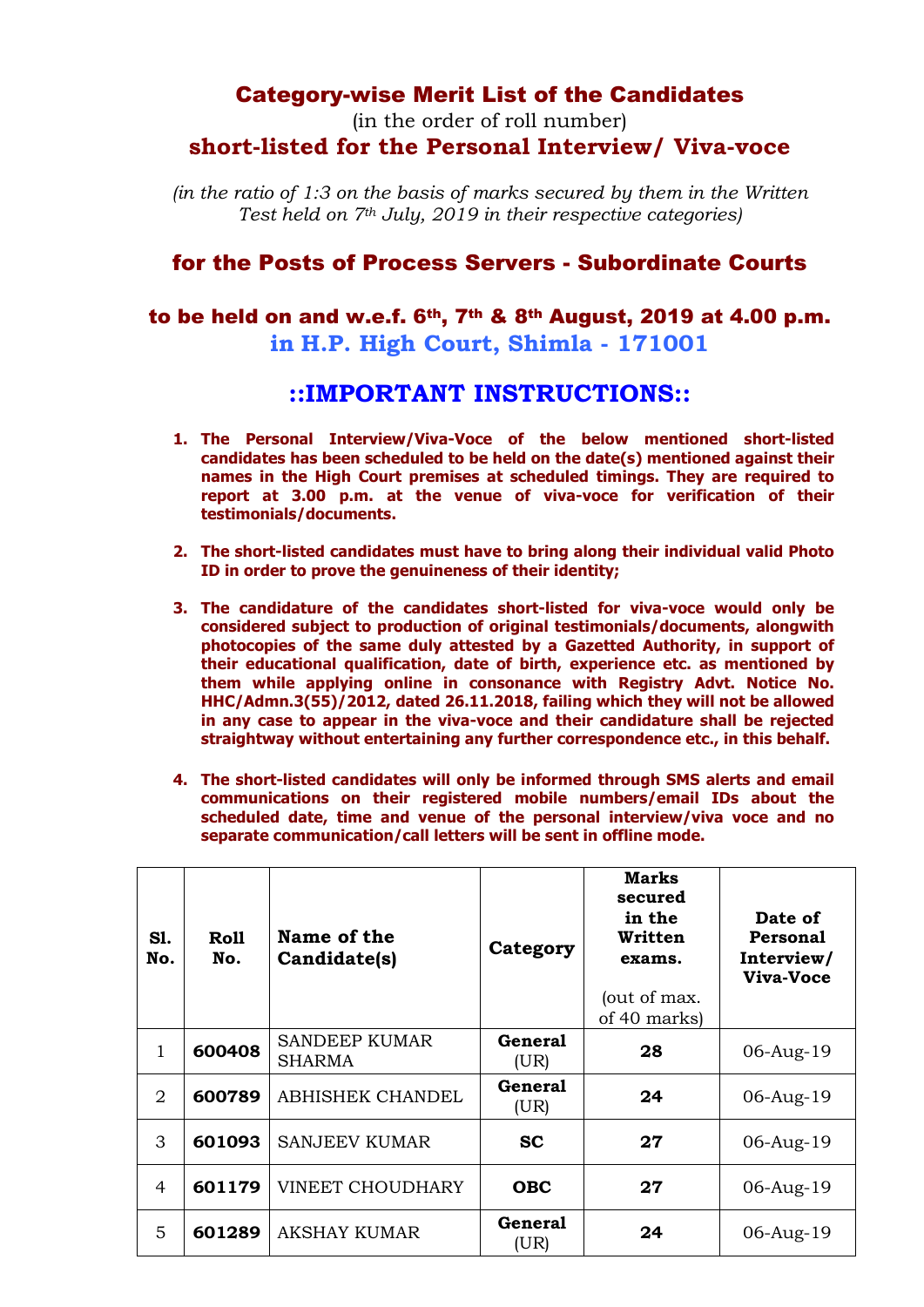| S1.<br>No.     | <b>Roll</b><br>No. | Name of the<br>Candidate(s) | Category               | <b>Marks</b><br>secured<br>in the<br>Written<br>exams.<br>(out of max.<br>of 40 marks) | Date of<br>Personal<br>Interview/<br><b>Viva-Voce</b> |
|----------------|--------------------|-----------------------------|------------------------|----------------------------------------------------------------------------------------|-------------------------------------------------------|
| 6              | 601429             | <b>RITA DEVI</b>            | <b>SC</b>              | 34                                                                                     | 06-Aug-19                                             |
| $\overline{7}$ | 601511             | <b>EKTA CHOUDHARY</b>       | <b>OBC</b>             | 31                                                                                     | 06-Aug-19                                             |
| 8              | 601958             | PANKAJ KUMAR                | <b>SC</b>              | 26                                                                                     | 06-Aug-19                                             |
| 9              | 601982             | NAVEEN KOUNDAL              | <b>OBC</b>             | 29                                                                                     | 06-Aug-19                                             |
| 10             | 602005             | <b>MANISHA KOUNDAL</b>      | <b>OBC</b>             | 33                                                                                     | 06-Aug-19                                             |
| 11             | 602048             | <b>VIVEK</b>                | <b>OBC</b>             | 30                                                                                     | 06-Aug-19                                             |
| 12             | 602055             | <b>NEERAJ</b>               | <b>OBC</b>             | 32                                                                                     | 06-Aug-19                                             |
| 13             | 602058             | <b>KARAN</b>                | <b>General</b><br>(UR) | 24                                                                                     | 06-Aug-19                                             |
| 14             | 602630             | <b>SUDHANSHU THAKUR</b>     | <b>General</b><br>(UR) | 29                                                                                     | 06-Aug-19                                             |
| 15             | 602775             | <b>SUNNY KUMAR</b>          | <b>SC</b>              | 30                                                                                     | 06-Aug-19                                             |
| 16             | 602860             | KULDEEP SINGH               | <b>General</b><br>(UR) | 33                                                                                     | 06-Aug-19                                             |
| 17             | 602932             | <b>AMRIK SINGH</b>          | <b>OBC</b>             | 32                                                                                     | 06-Aug-19                                             |
| 18             | 602956             | <b>ANIL KUMAR</b>           | <b>OBC</b>             | 28                                                                                     | 06-Aug-19                                             |
| 19             | 603376             | PANKAJ KUMAR                | <b>General</b><br>(UR) | 24                                                                                     | 06-Aug-19                                             |
| 20             | 604865             | <b>SUSHIL KUMAR</b>         | <b>OBC</b>             | 29                                                                                     | 06-Aug-19                                             |
| 21             | 604878             | <b>NEK RAM</b>              | <b>OBC</b>             | 27                                                                                     | 06-Aug-19                                             |
| 22             | 604916             | POONAM RAHI                 | <b>SC</b>              | 29                                                                                     | 07-Aug-19                                             |
| 23             | 605362             | <b>SURESH KUMAR</b>         | <b>SC</b>              | 26                                                                                     | 07-Aug-19                                             |
| 24             | 605391             | DHARAM SINGH                | <b>General</b><br>(UR) | 24                                                                                     | 07-Aug-19                                             |
| 25             | 605529             | PANKAJ SHARMA               | <b>General</b><br>(UR) | 26                                                                                     | 07-Aug-19                                             |
| 26             | 605542             | <b>ANIL KUMAR</b>           | <b>SC</b>              | 31                                                                                     | 07-Aug-19                                             |
| 27             | 605706             | <b>MADHU BALA</b>           | <b>SC</b>              | 31                                                                                     | 07-Aug-19                                             |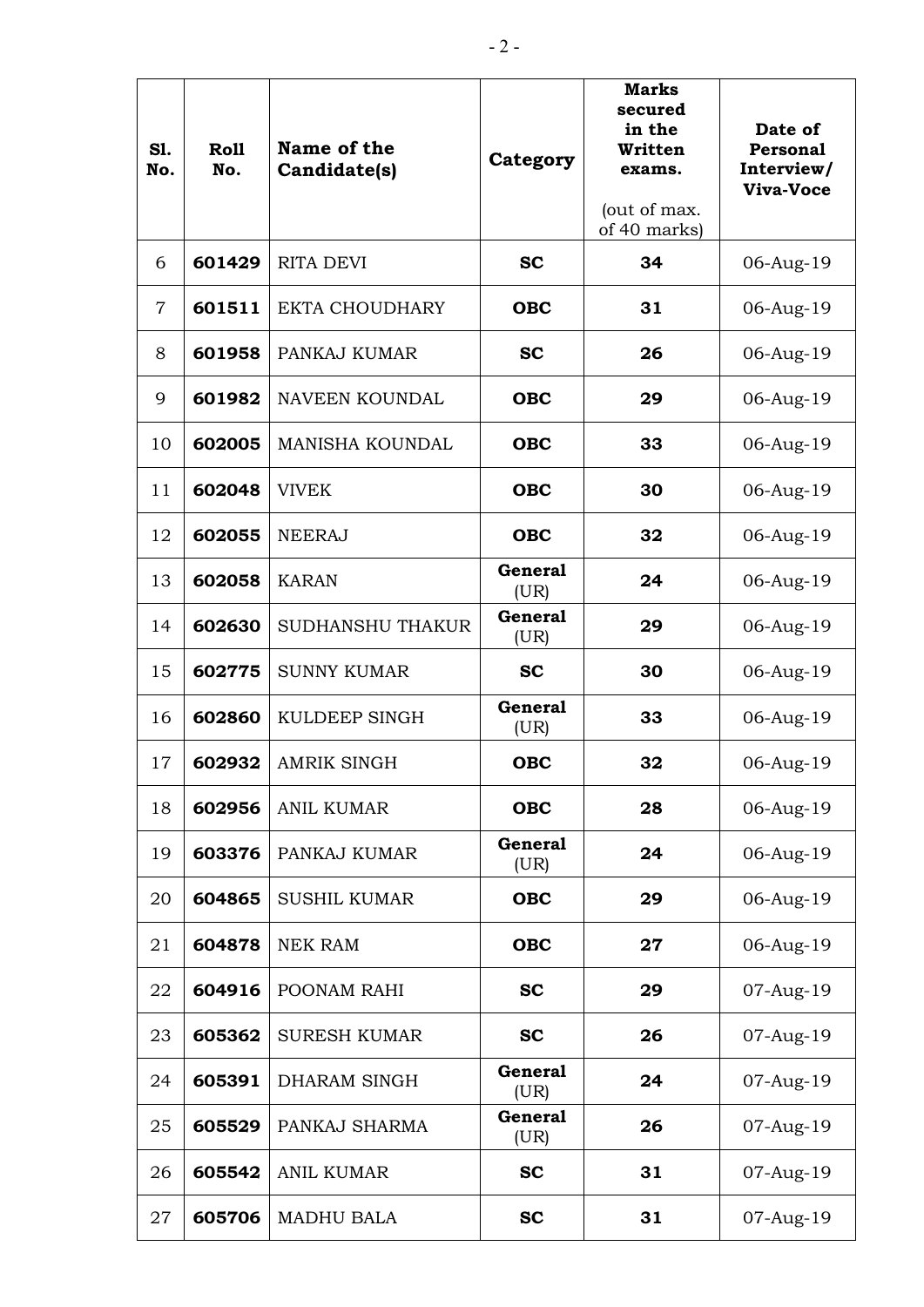| S1.<br>No. | Roll<br>No. | Name of the<br>Candidate(s) | Category               | <b>Marks</b><br>secured<br>in the<br>Written<br>exams.<br>(out of max.<br>of 40 marks) | Date of<br>Personal<br>Interview/<br>Viva-Voce |
|------------|-------------|-----------------------------|------------------------|----------------------------------------------------------------------------------------|------------------------------------------------|
| 28         | 605784      | <b>PREETI</b>               | <b>General</b><br>(UR) | 29                                                                                     | 07-Aug-19                                      |
| 29         | 605840      | <b>VINAY KUMAR</b>          | <b>SC</b>              | 26                                                                                     | 07-Aug-19                                      |
| 30         | 605872      | <b>SOHAN SINGH</b>          | <b>General</b><br>(UR) | 27                                                                                     | 07-Aug-19                                      |
| 31         | 606016      | YUSAF ALI                   | <b>OBC</b>             | 28                                                                                     | 07-Aug-19                                      |
| 32         | 606155      | <b>MOHD AAKIB</b>           | <b>General</b><br>(UR) | 27                                                                                     | 07-Aug-19                                      |
| 33         | 606179      | <b>KHEM CHAND</b>           | <b>SC</b>              | 31                                                                                     | 07-Aug-19                                      |
| 34         | 606181      | PARVEEN SINGH               | <b>General</b><br>(UR) | 31                                                                                     | 07-Aug-19                                      |
| 35         | 606214      | <b>ASHISH SAINI</b>         | <b>General</b><br>(UR) | 26                                                                                     | 07-Aug-19                                      |
| 36         | 606232      | <b>ABHISHEK KUMAR</b>       | <b>SC</b>              | 26                                                                                     | 07-Aug-19                                      |
| 37         | 606627      | <b>MADHU BALA</b>           | <b>SC</b>              | 27                                                                                     | 07-Aug-19                                      |
| 38         | 606856      | <b>KUL BHUSHAN</b>          | <b>General</b><br>(UR) | 29                                                                                     | 07-Aug-19                                      |
| 39         | 607821      | <b>JASWINDER SINGH</b>      | <b>General</b><br>(UR) | 24                                                                                     | 07-Aug-19                                      |
| 40         | 607890      | VANITA KUMARI               | <b>SC</b>              | 29                                                                                     | 07-Aug-19                                      |
| 41         | 608119      | <b>KESHAV DASS</b>          | <b>General</b><br>(UR) | 24                                                                                     | 07-Aug-19                                      |
| 42         | 608393      | <b>DIMPLE</b>               | <b>General</b><br>(UR) | 24                                                                                     | 07-Aug-19                                      |
| 43         | 608728      | <b>CHANDER BHUSHAN</b>      | <b>SC</b>              | 27                                                                                     | 08-Aug-19                                      |
| 44         | 608819      | <b>SHUBHAM KALIA</b>        | <b>OBC</b>             | 29                                                                                     | 08-Aug-19                                      |
| 45         | 608861      | DEVENDER KUMAR              | <b>General</b><br>(UR) | 24                                                                                     | 08-Aug-19                                      |
| 46         | 608911      | PAWAN KISHORE               | <b>SC</b>              | 32                                                                                     | 08-Aug-19                                      |
| 47         | 609226      | <b>SUNIL KUMAR</b>          | <b>SC</b>              | 27                                                                                     | 08-Aug-19                                      |
| 48         | 609356      | <b>ASHISH KUMAR</b>         | <b>General</b><br>(UR) | 30                                                                                     | 08-Aug-19                                      |
| 49         | 609400      | <b>SANJEEV KUMAR</b>        | <b>SC</b>              | 33                                                                                     | 08-Aug-19                                      |